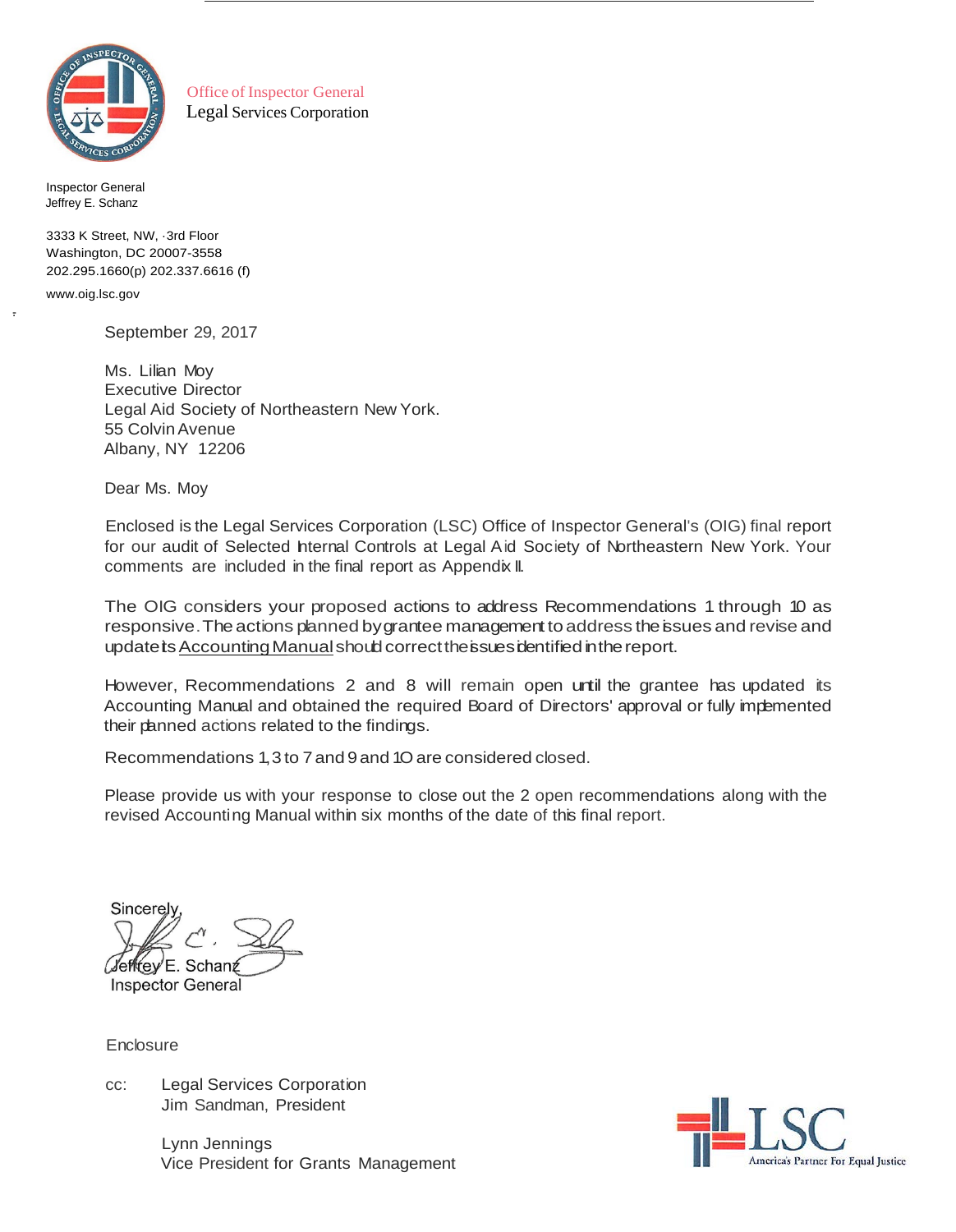Legal Aid Society of Northeastern New York Thomas J. O'Connor, Esq. President

Robin Adams Mathew P. Barry, Esq Karla W. Buettner, Esq. Jasmine Ceniceros Susan Christopher Jondavid Delong, Esq. Sanjeeve Desoyza, Esq. Elizabeth Dias Benjamin Fishman James Fleury James E. Hacker, Esq. Edward Kaplan, Esq. Jean Mahserjian, Esq. Victor Mazzotti, Esq. William S. Nolan, Esq. Christopher D. Nye, Esq. Nicholas Pignone, Esq. Patricia L.R. Rodriguez, Esq. Mark Schneider, Esq. Bethany Schumann-Mcghee, Esq. Jenifer Wharton, Esq. Michelle Wood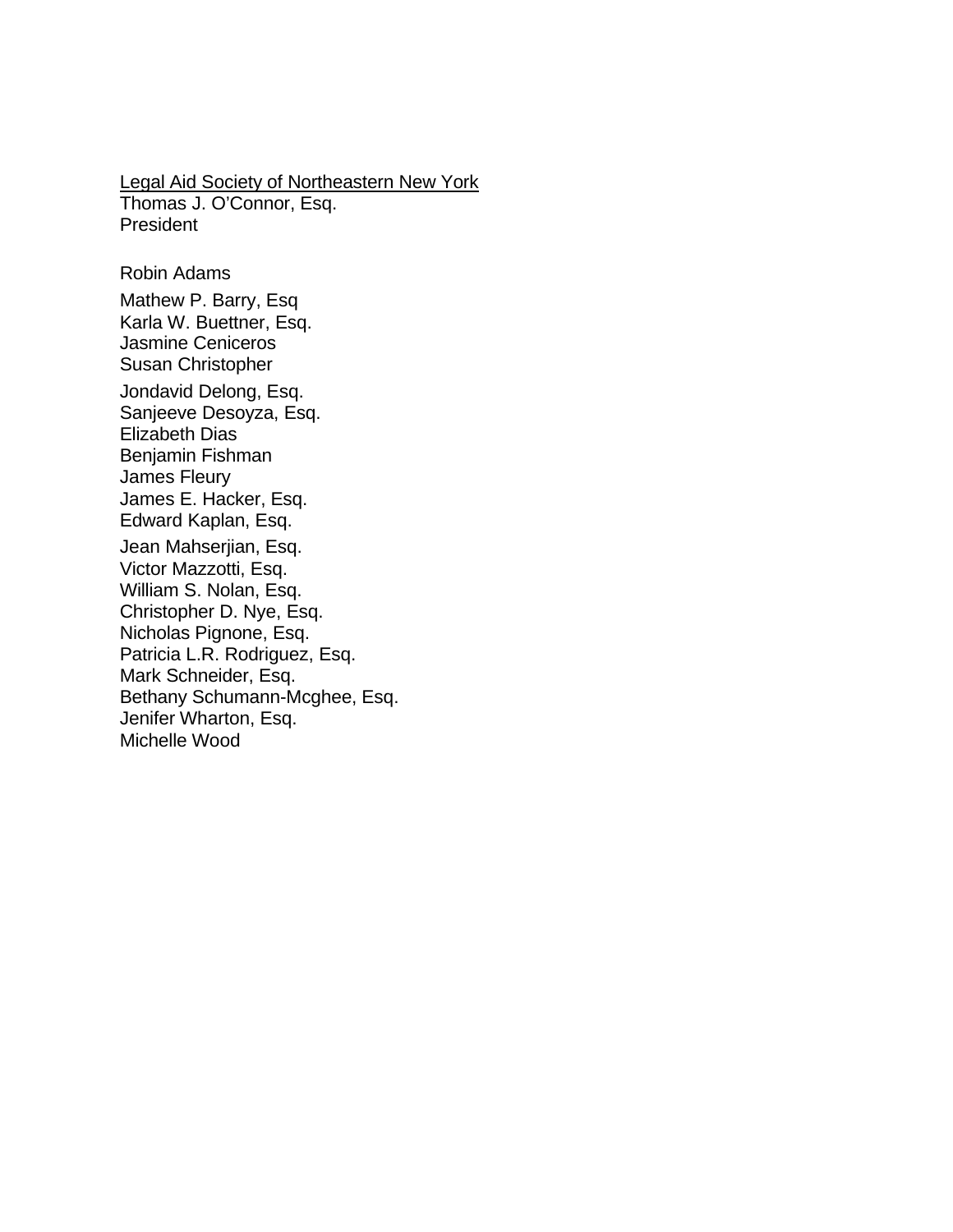# **LEGAL SERVICES CORPORATION OFFICE OF INSPECTOR GENERAL**

# **FINAL REPORT ON SELECTED INTERNAL CONTROLS LEGAL AID SOCIETY OF NORTHEASTERN NEW YORK, INC**

# **RNO 233010**

Report No. AU 17-11

September 2017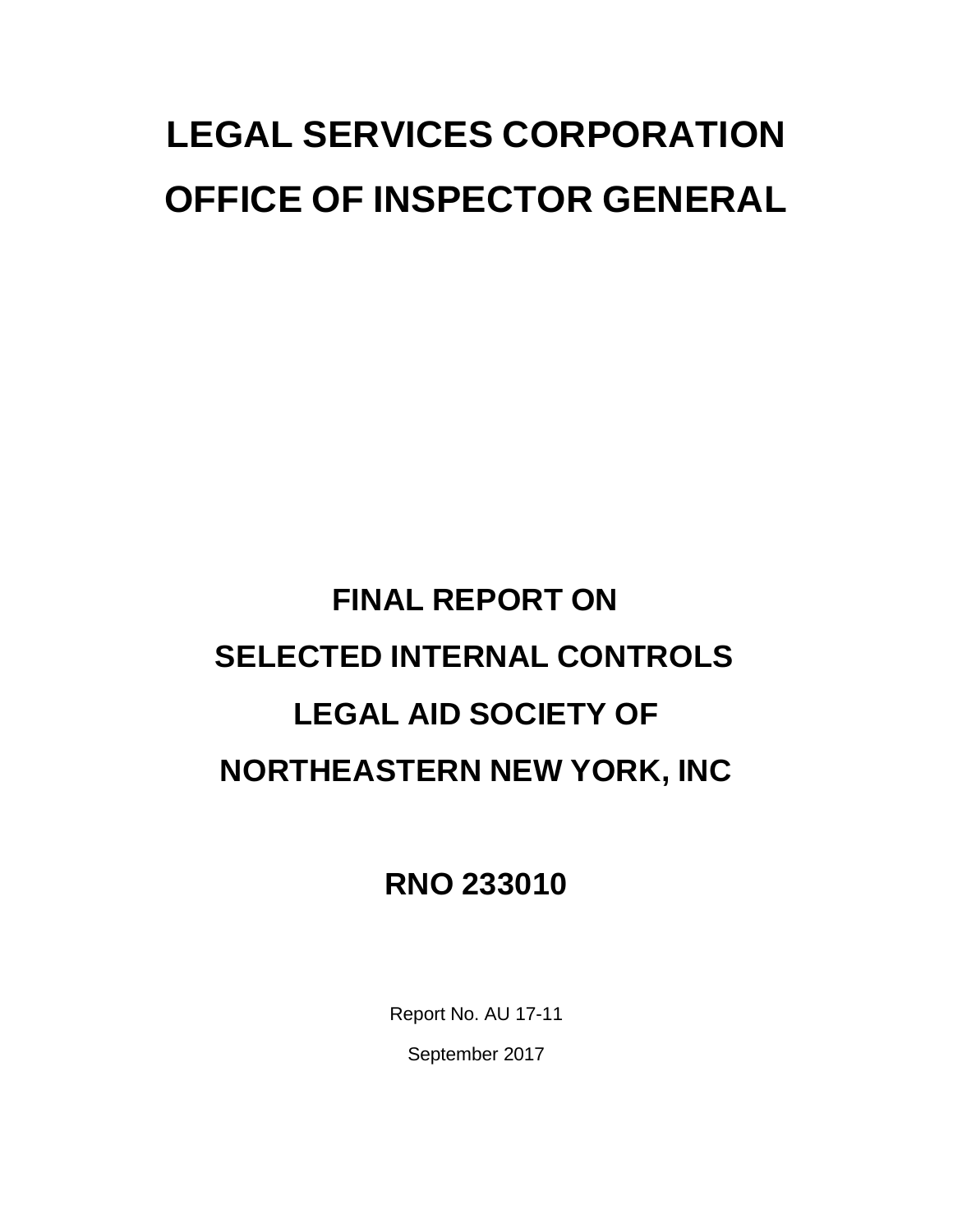# **Table of Contents**

| SUMMARY OF GRANTEE MANAGEMENT COMMENTS (RESERVED) 10         |  |
|--------------------------------------------------------------|--|
| OIG EVALUATION OF GRANTEE MANAGEMENT COMMENTS (RESERVED)  10 |  |
|                                                              |  |
|                                                              |  |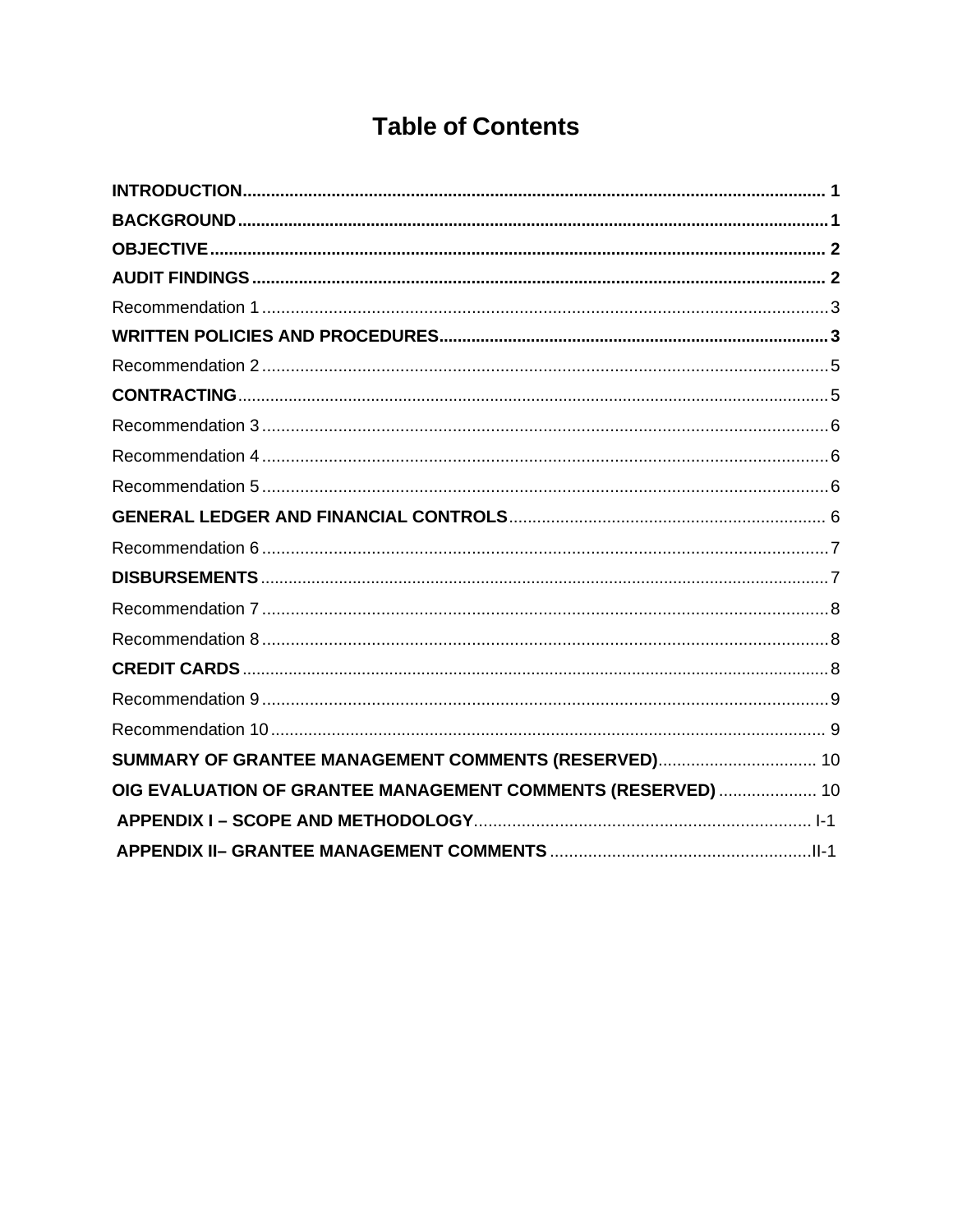## **INTRODUCTION**

<span id="page-4-0"></span>The Legal Services Corporation (LSC) Office of Inspector General (OIG) assessed the adequacy of selected internal controls in place at Legal Aid Society of Northeastern New York, Inc. (LASNNY or grantee) related to specific grantee operations and oversight. Audit work was conducted at the grantee's administrative office in Albany, NY and at LSC Headquarters in Washington, DC.

In accordance with the Accounting Guide for LSC Recipients (2010 Edition) (Accounting Guide), Chapter 3, an LSC grantee "…is required to establish and maintain adequate accounting records and internal control procedures." The Accounting Guide defines internal control as follows:

[T]he process put in place, managed and maintained by the recipients' board of directors and management, which is designed to provide reasonable assurance of achieving the following objectives:

- 1. safeguarding of assets against unauthorized use or disposition;
- 2. reliability of financial information and reporting; and
- 3. compliance with regulations and laws that have a direct and material effect on the program.

Chapter 3 of the Accounting Guide further provides that each grantee "must rely… upon its own system of internal accounting controls and procedures to address these concerns" such as preventing defalcations and meeting the complete financial information needs of its management.

## **BACKGROUND**

<span id="page-4-1"></span>The Legal Aid Society of Northeastern New York, incorporated in 1923, is a non-profit law firm providing free civil legal aid to low income upstate New Yorkers. LASNNY handles civil, non-criminal cases involving domestic violence, family law, housing, public benefit and impact advocacy. There are five offices that serve 16 counties and the St. Regis Indian Reservation.

LASNNY is funded by a variety of sources including the Legal Services Corporation, federal agencies, state and local governments, charitable donations, foundation grants and volunteer services of private lawyers, law students and others. The audited financial statements for calendar year 2016 show LASNNY received a total of \$9,432,136 in overall funding. Approximately 14 percent or \$1,276,410 of the grantee's total support was provided by LSC.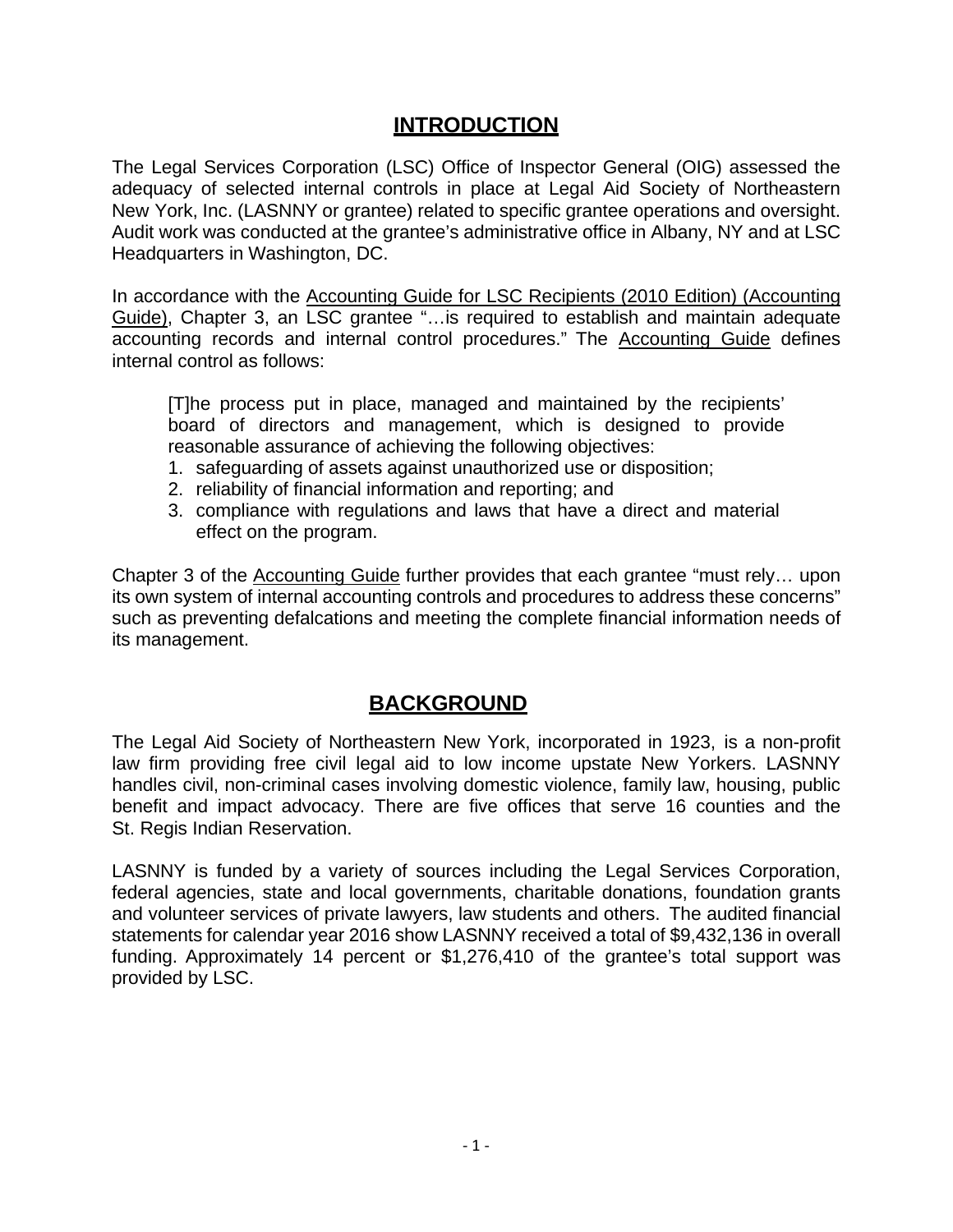### **OBJECTIVE**

<span id="page-5-0"></span>The overall objective was to assess the adequacy of selected internal controls in place at the grantee as they relate to specific grantee operations and oversight, including program expenditures and fiscal accountability. Specifically, the audit evaluated select financial and administrative areas and tested related controls to ensure that costs were adequately supported and allowed under both the LSC Act and LSC regulations.

# **AUDIT FINDINGS**

<span id="page-5-1"></span>To accomplish the audit objective, the OIG reviewed and tested internal controls related to cash disbursements, credit cards, contracting, fixed assets, cost allocation, derivative income, internal reporting and budgeting, general ledger controls, employee benefits and payroll. While some of these areas had adequate written policies and procedures, some controls need to be strengthened and formalized in writing as they relate to specific grantee operations and oversight. There were also some areas where the practices need improvement to be in accordance with LSC *Fundamental Criteria.* The OIG identified the following areas that need improvement**.**

#### **FIXED ASSETS**

#### **Property Records**

The grantee's depreciation schedule (property record) needs improvement. The depreciation schedule did not contain the required fields and did not always identify specific assets and their locations. As a result, the property record was not adequate in tracking fixed assets and equipment. The grantee's property record did not include identification numbers/serial numbers, tags or inventory control numbers, and location of the asset as required by LSC's *Fundamental Criteria of an Accounting and Financial Reporting System (Fundamental Criteria)* contained in the LSC Accounting Guide. The depreciation schedule also lumped certain assets together and they were not specifically identifiable.

We selected a total of 70 property items for testing. Of the 70 items, 53 were selected from the depreciation schedule, two (2) were selected from the outsourced information technology company inventory records and 15 from the master inventory records maintained by the grantee. To verify the records' accuracy, the OIG attempted to trace the items from the property records to their physical location. The OIG could not locate 52 out of 53 items selected from the depreciation schedule due to insufficient identifying information. The items consisted of computers, laptops, phone systems and printers.

The grantee provided two supplementary property records to assist us in locating its assets. Those records were an information technology company's records containing mostly computer and IT type assets. The OIG was able to locate all the 17 items that were sampled from the information technology company inventory records and the master inventory listing.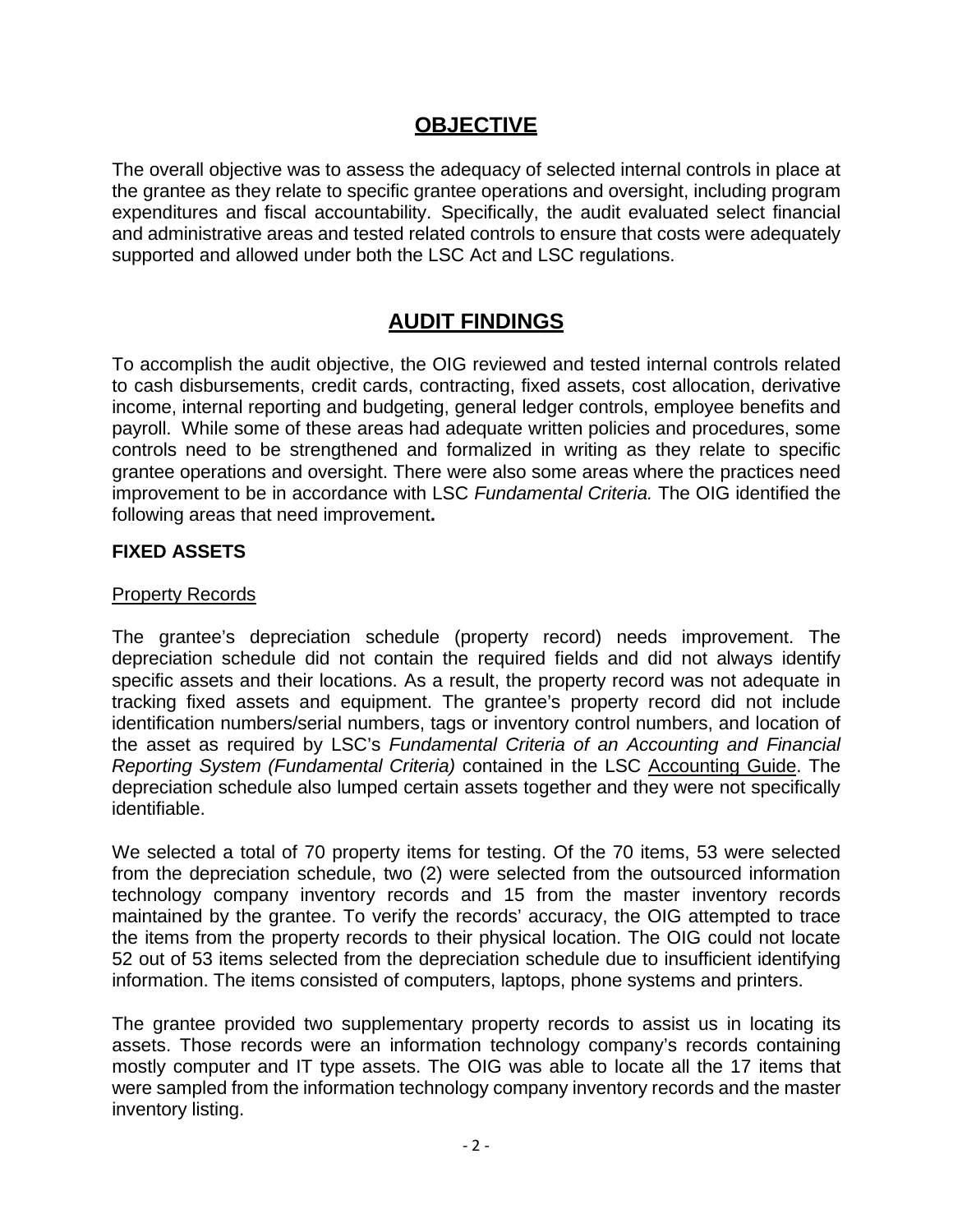The grantee has recently implemented a new tagging system to track items, but it was implemented after the depreciation schedule was last updated. The new tagging system software generates and prints out the tags on formatted label paper. The tagging software keeps track of the inventory as the labels are generated so it won't duplicate the numbers. As of the audit period, the grantee had not begun to fully utilize the new system.

The Fiscal Director and Director of Facilities both stated the items on the depreciation schedule were more historical in nature and that it wouldn't be possible to locate the items on that schedule since they were not specifically identifiable. Because some of the assets still had serviceable life, and could still be used, they were reluctant to delete any data on items still in existence.

Property records account for fixed assets and equipment. The *Fundamental Criteria* Section 3-5.4 (c) lists all the elements that should be included in the property records. Section 2-2.4 of the LSC Accounting Guide notes grantees should be mindful of items that may contain sensitive information (for example, a computer with client confidential information) with values lower than \$5,000 and the need to inventory these items and dispose of them appropriately.

Failure to maintain adequate property records may result in the inability to fully account for fixed asset purchases, and to support depreciation amounts and property asset balances.

**Recommendation 1***:* The Executive Director should update property records to include the required elements of a property record according to the *Fundamental Criteria*, ungroup assets so that specific asset items can be identified and fully utilize the new inventory tagging system.

#### <span id="page-6-0"></span>**WRITTEN POLICIES AND PROCEDURES**

Overall, the grantee's written policies and procedures in the areas of credit cards, general ledger and financial controls, derivative income, budgeting, fixed assets and contracting need to be strengthened or established to properly describe the controls and procedures. Section 3-4 of the LSC Accounting Guide states that each grantee must develop a written accounting manual that describes the specific procedures to be followed in order to comply with LSC's *Fundamental Criteria*. The grantee was either unaware of the detail required or didn't realize the need for the policies in the areas mentioned below.

Without proper written policies and procedures, there could be a lack of transparency and consistency in the application methodology. Approved and documented policies and procedures represent grantee management's intentions on the handling of processes and serve as a method of documenting the design of controls, communicating them to the staff and ensuring that proper controls are followed.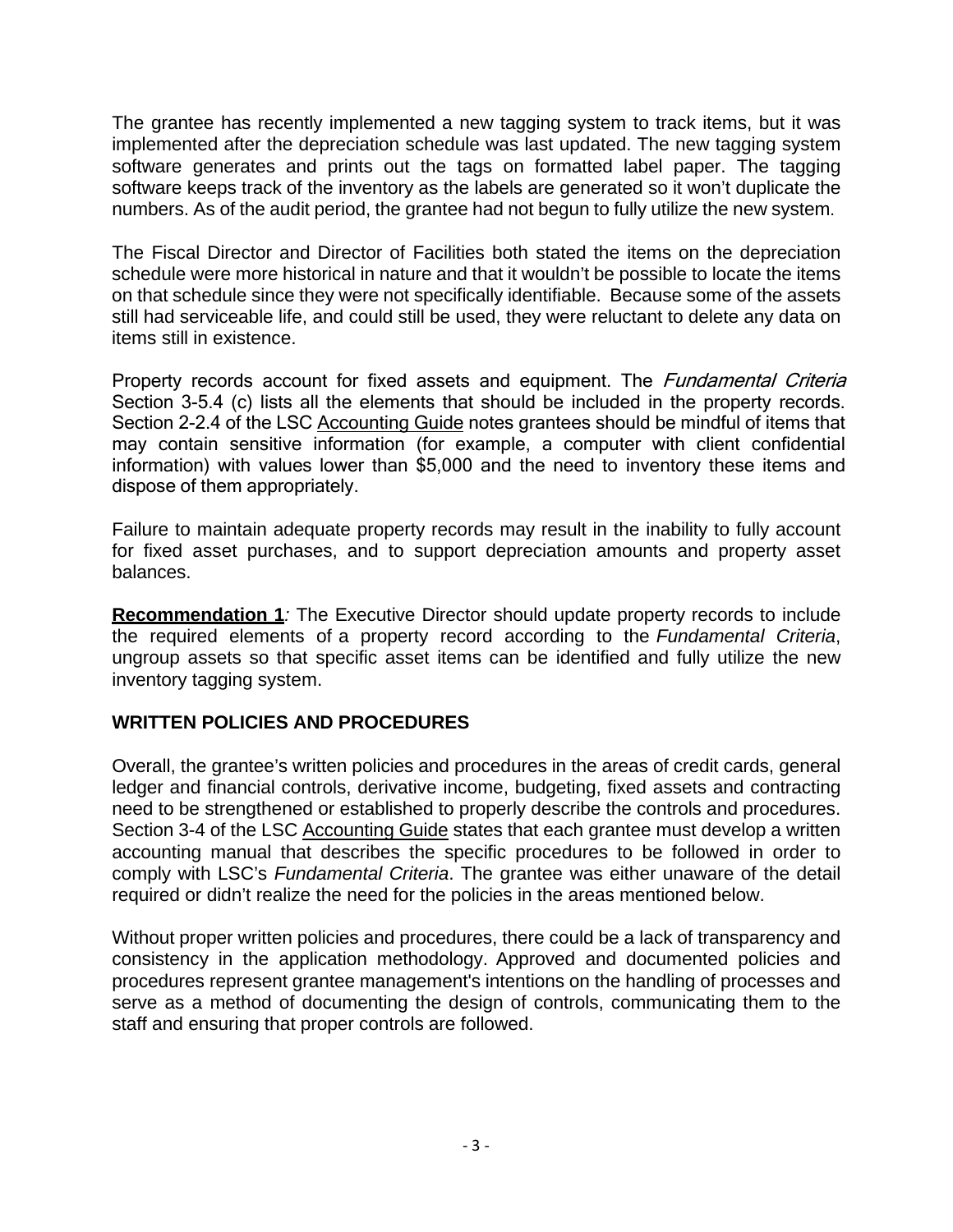#### Credit Cards

The grantee's Accounting Manual was mostly comparable to the *Fundamental Criteria* for policies and procedures related to credit cards, however, the policy does not address the activation and deactivation of a cardholder account. According to the Fiscal Director, there is an office procedure for turning in credit cards, along with other LASNNY belongings, but the policy was not in writing.

#### **Contracting**

The contracting section in the grantee's Accounting Manual does not fully adhere to the *Fundamental Criteria*. The policy needs to be improved in the following areas:

- It does not state that all documents such as bids and any other process used for each contract action are to be retained and kept with the contract files in a central location.
- The Accounting Manual groups all types of contracts together with the same procedures in place for procurement at the \$10,000 threshold as well as contracts under that threshold.
- The grantee's contracting policies and procedures do not state when the Board of Directors should be notified or give approval.

#### Internal Reporting and Budgeting

The grantee's Accounting Manual does not include policies for budget formulation procedures, timing of the budget process, budgeting responsibilities and the budget approval process, although the practices in place are adequate.

#### General Ledger and Financial Controls

The grantee's Accounting Manual does not include a specific time frame in which outstanding checks will be investigated and resolved. According to the Fiscal Director, the practice is that checks outstanding for 60 days are investigated. The OIG found checks that were outstanding much longer than 60 days that had not been investigated.

#### Fixed Assets Policy

The grantee's written fixed assets policies and procedures mostly adhere to the *Fundamental Criteria* with the exception that the there is no written policy for the inventory and disposal of items not capitalized that may contain sensitive information. The Fiscal Director stated there is an office procedure for inventorying and disposing of those items. The grantee disposes of electronic devices by using a bonded vendor to wipe computers clean before recycling them and other small items are disposed of in accordance with the city code. The grantee does include items valued at less than \$5,000 (capitalization threshold) that may contain sensitive information such as computers and laptops.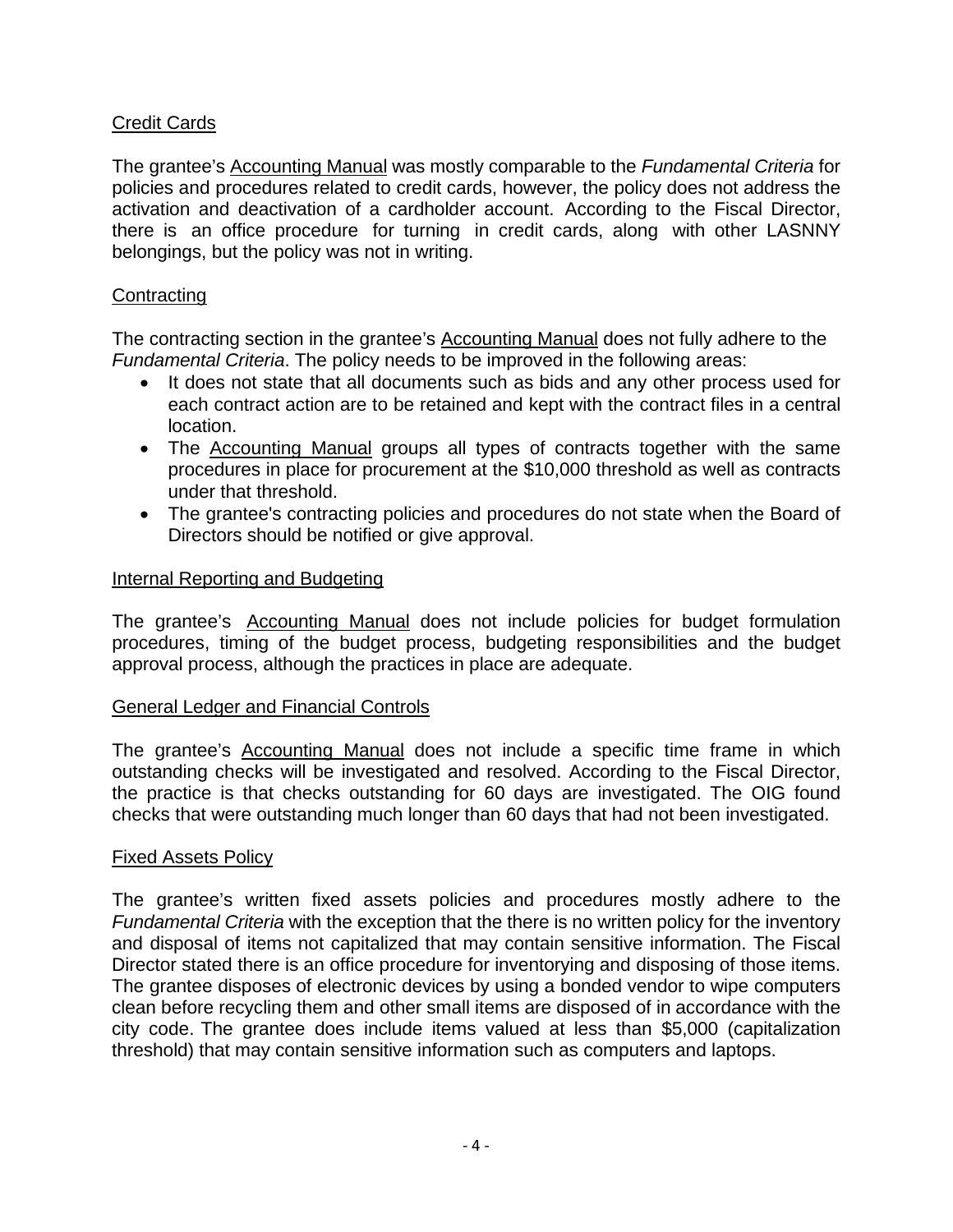#### Derivative Income

The grantee's written policies and procedures adhere to the *Fundamental Criteria* for the accounting and allocation of attorneys' fees. However, the grantee's Accounting Manual does not include the written methodology on how other forms of derivative income are allocated, including interest income and rental income. Our test work revealed that the grantee does collect interest and rental income and the allocation practice appears reasonable and in accordance with LSC's *Fundamental Criteria*.

**Recommendation 2**: The Executive Director needs to establish or update written policies which are approved by the Board of Directors for:

- a. Credit Cards (activation/deactivation)
- b. Contracting
- c. Internal Reporting and Budgeting
- d. General Ledger and Financial Controls (outstanding checks)
- e. Fixed Assets
- f. Derivative Income (rental income and interest income policy)

The written policies put into place should adequately describe the current grantee processes and controls in sufficient detail in accordance with LSC's Accounting Guide and *Fundamental Criteria.*

#### <span id="page-8-0"></span>**CONTRACTING**

#### Contracts Documentation Not Centrally Filed

All nine contracts tested were not centrally filed with the related supporting documentation of bids, quotes, selection criteria and sole source justifications. The Executive Director explained that the Director of Facilities was responsible for maintaining maintenance and building contracts because this was related to his job duties and responsibilities; the Executive Assistant was responsible for maintaining all other contracts. The Staff Accountant also maintained a copy of contracts. Contract documentation is not maintained in a central location because the people responsible for filing maintain their own separate filing systems.

The *Fundamental Criteria* provides that the process used for each contract action should be fully documented and the documentation maintained in a central file. Any deviations from the approved contracting process should be fully documented, approved, and maintained in the contract file. Furthermore, it provides that the type and dollar value of contracts that require competition should be included in the grantee's policies. Documents to support competition should be retained and kept with the contract files.

Proper documentation helps ensure that approved contracts are awarded in accordance with established procedures.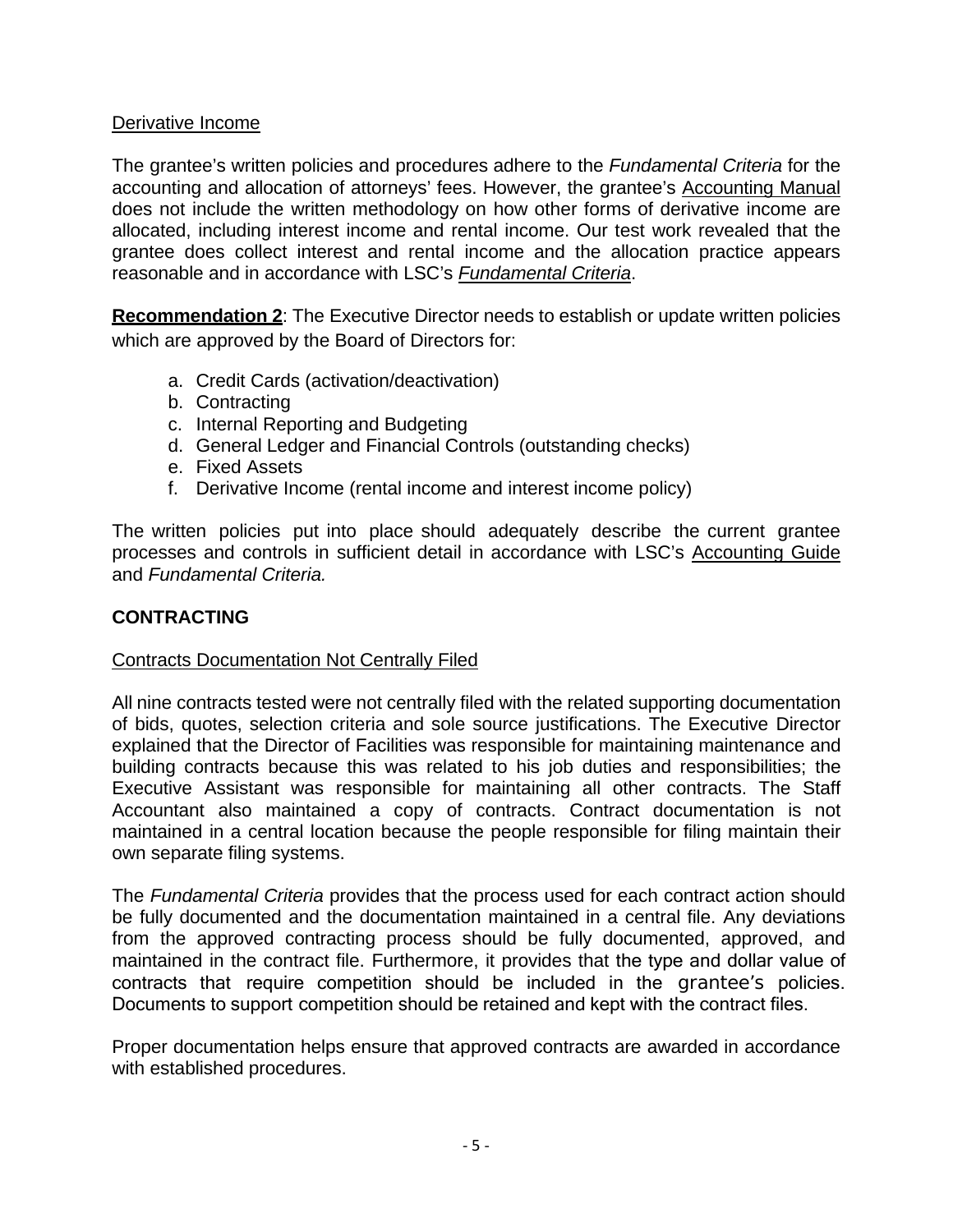#### Contracts Lack Information and Approvals

Three of the nine contracts tested lacked certain terms of the contract, such as start and/or end dates. One such contract was a janitorial contract, but appeared to be more of an invoice than an actual contract. That contract has been terminated. The other two contracts were for the new roof service and another janitorial contract. The LSC Accounting Guide stipulates that contracts should be written so that services to be rendered are clearly defined.

Two of the contracts tested did not have signatures showing grantee approval. The contracts were for janitorial services, which contract has been terminated, and the service for a new roof. The grantee's Accounting Manual states that all contracts should be signed by the Executive Director or his/her designee and that if it requires approval from LSC, it will be obtained prior to execution.

The grantee stated the reason for the insufficiency of the contract information was unknown at that time.

Improper contracting actions could be entered into without the proper approval and subject the grantee to questioned cost proceedings. Contracting is a high-risk area for potential abuse. If not properly conducted, weak contracting practices can result in a waste of scarce funds and subject the grantee to questioned cost proceedings.

**Recommendations:** The Executive Director should:

**Recommendation 3:** ensure that all documentation for each contract and contract action is filed in a central location.

**Recommendation 4:** ensure that all relevant contract terms are stipulated in the contract before it is executed.

**Recommendation 5**: ensure that signatures are documented on the contracts showing that it was approved by the grantee.

### <span id="page-9-0"></span>**GENERAL LEDGER AND FINANCIAL CONTROLS**

#### Outstanding Checks

There were outstanding checks greater than 60 days that had not been investigated and resolved, in accordance with the grantee's practice. According to the Fiscal Director, some of the checks are outstanding because the grantee likes to give people appropriate time to cash their checks. He stated that he has followed up, and sometimes the persons are holding on to the checks. During our test work, the OIG found that the grantee had a number of outstanding checks greater than 6 months that had not been investigated.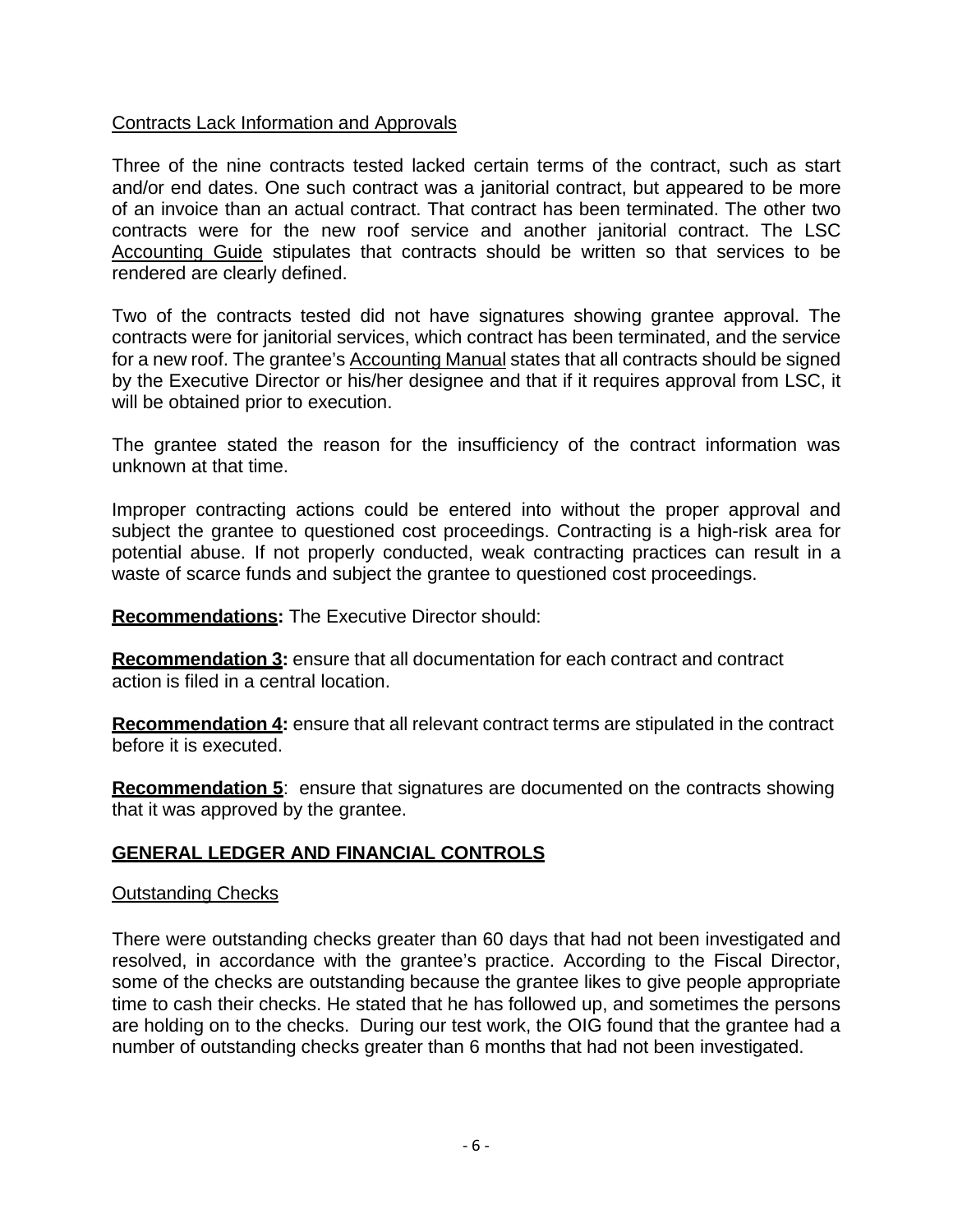No action taken on outstanding checks for more than 60 days is a violation of the grantee's practice and could result in outstanding checks lingering and not being cashed and possible violations of the state's unclaimed property laws.

**Recommendation 6**: The Executive Director should ensure that grantee personnel adhere to their policy of investigating checks 60 days outstanding or reevaluate their current policy.

#### <span id="page-10-0"></span>**DISBURSEMENTS**

#### Missing Approvals

The OIG noted that of the 217 transactions sampled, five transactions totaling \$1,353.50 did not receive the requisite approval. One transaction was for a travel reimbursement and four transactions were for purchase orders that were not approved.

According to Section 3-5.4, Cash Disbursements, of the LSC Accounting Guide, approval should be required at an appropriate level of management before a commitment of resources is made.

Failure to follow the purchase approval process may result in purchases made without the knowledge of appropriate management or at unacceptable prices or terms.

According to the Executive Director and Fiscal Director, the five transactions were not approved due to management oversight.

#### Lack of Segregation of Duties

There was a lack of segregation of duties over the Fiscal Director and Staff Accountant's access to the master vendor list. The Staff Accountant maintains the list and both the Fiscal Director and the Staff Accountant have full access to add, edit and delete vendors within the list without review. The OIG also found that the list has also never been purged. According to the Fiscal Director, it is difficult having complete separation of duties when only two people are responsible for Accounting.

The LSC Accounting Guide states that accounting duties should be segregated to ensure that no individual simultaneously has both physical control and record keeping responsibility for any asset, including, but not limited to, cash, client deposits, supplies and property. Duties must be segregated so that no individual can initiate, execute, and record a transaction without a second independent individual being involved in the process.

Persons having dual responsibilities like maintenance of the master vendor list and performing accounts payable functions may be involved in fraudulent activities that may go undetected. This could result in unauthorized vendors being set up to receive payments or address changes resulting in payments sent to incorrect locations.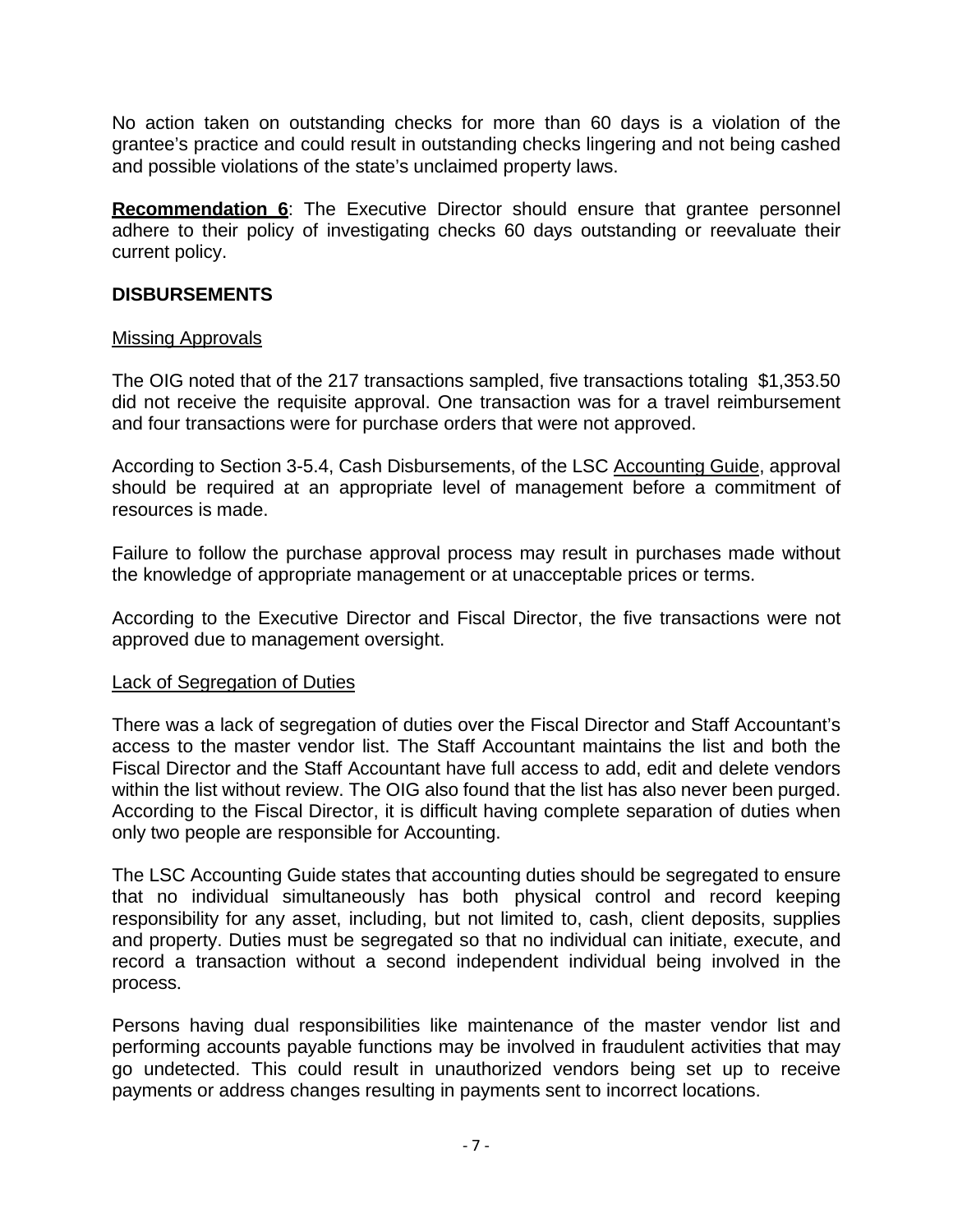**Recommendations:** The Executive Director should ensure:

**Recommendation 7:** that the appropriate approvals are made on all disbursements, particularly purchase orders.

**Recommendation 8:** that the grantee segregates the duties of the person maintaining the master vendor file and making payments, or consider having another authorized person review the master vendor list and all related edits and changes to the list on a periodic basis.

#### <span id="page-11-0"></span>**CREDIT CARDS**

#### Inadequate Support

The OIG found that 25 disbursements totaling \$3,170.75, out of 130 transactions selected for sampling that totaled \$18,595.13, were missing receipts or other support. The amounts allocated to LSC were immaterial to the overall total of the disbursements with missing documentation. According to the Staff Accountant, the receipts for the charges were not found because they were not submitted.

The *Fundamental Criteria* states that the receipt of goods and accuracy of invoices should be verified and documented. The grantee's Accounting Manual also has written policies and procedures stipulating that all receipts and online acknowledgements of purchases in lieu of a receipt must be promptly turned in. Not complying with the policies may result in misappropriation and abuse of funds.

#### No Documentation of Credit Card Issuance

The OIG found that employees are not required to sign a user agreement acknowledging receipt of a credit card and that they will abide by the terms of usage. According to the Fiscal Director, there is only one account but four people have access to the credit card and all are aware of the parameters regarding the use of the card. He concurred that it has never been documented and that Management was not aware this needed to be documented.

The LSC *Fundamental Criteria* stipulates that financial controls should be clearly defined and evidenced by documentation identifying authority delegated to supervisory and other personnel to initiate and approve financial transactions.

Properly controlling the use and documenting the issuance of credit cards through written policies and sound recordkeeping practices reduces the potential for misuse and protects the grantee's limited assets.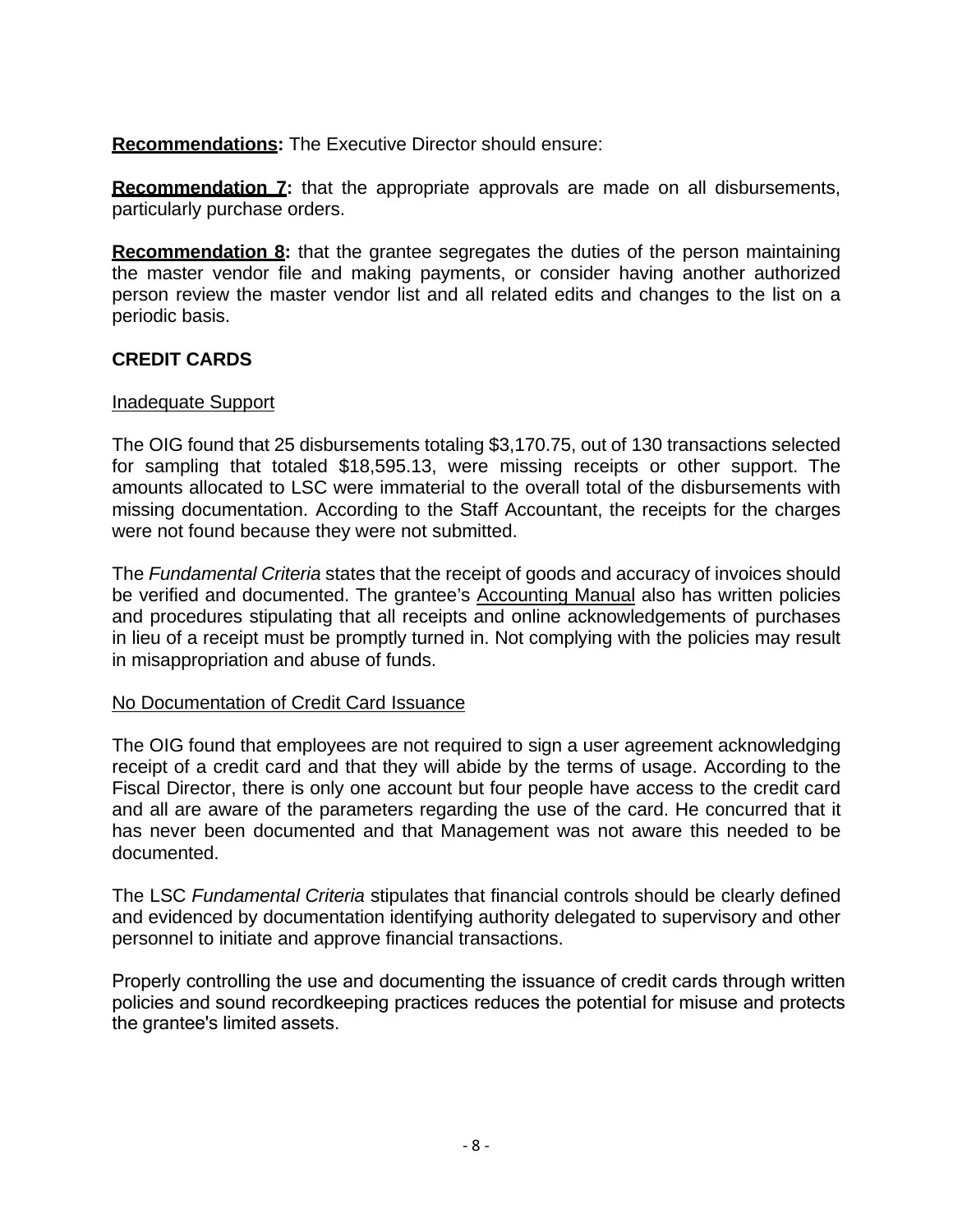**Recommendations:** The Executive Director should**:**

**Recommendation 9**: ensure that cardholders follow the stated policy regarding the turning in of hard copy or online receipts for all transactions paid for with the credit card.

**Recommendation 10**: obtain an agreement in writing for each current credit cardholder stipulating that it is that person's responsibility to use the card for business purposes only, that no misuse will occur and said cardholder will be held accountable for any personal charges made on the card.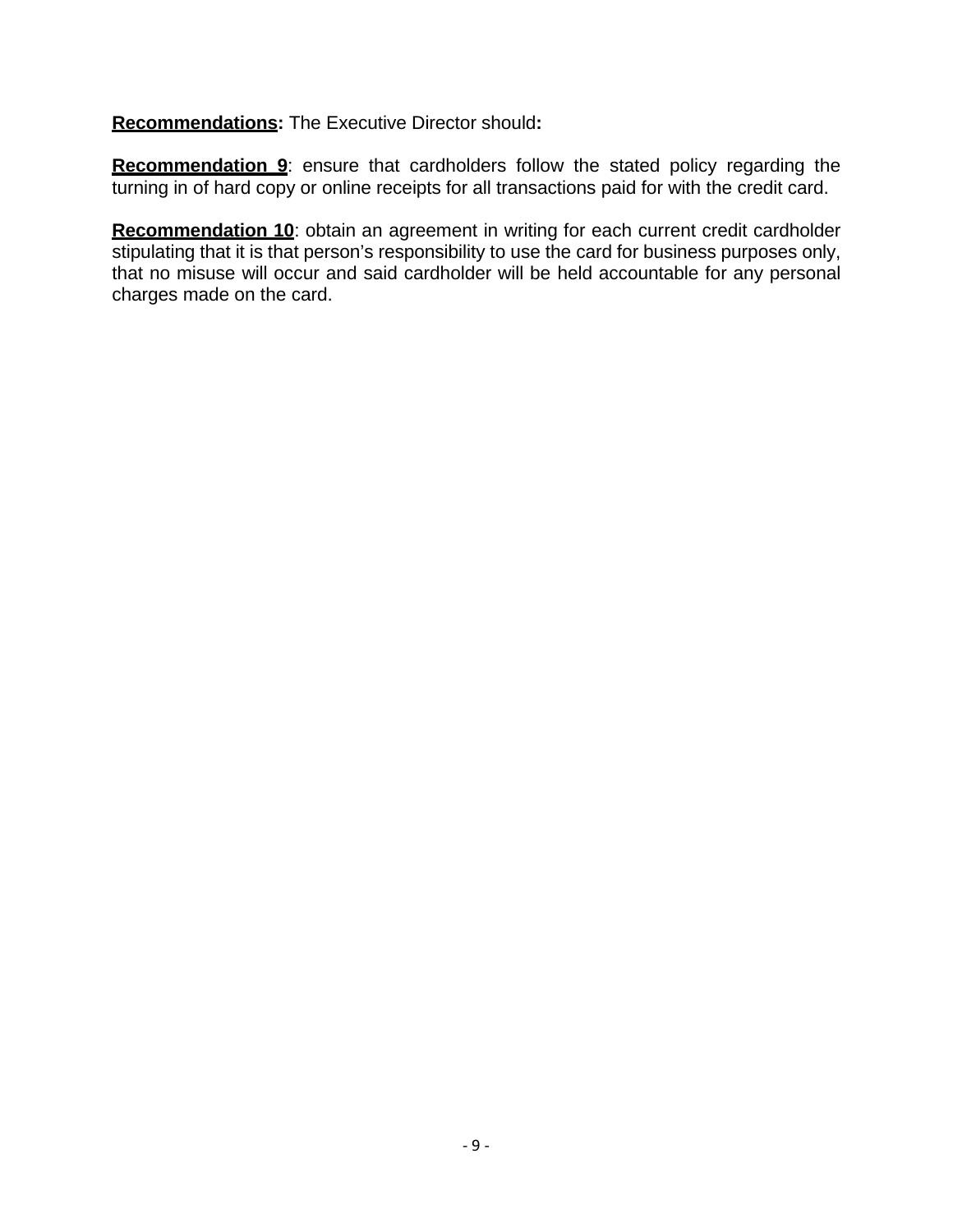#### **SUMMARY OF GRANTEE MANAGEMENT COMMENTS**

The grantee agreed with all the recommendations in the report. The grantee however, commented about Recommendation 1 that the audit team mistakenly used the depreciation schedule as a property record. They stated that the depreciation schedule is not used to track property assets and therefore does not have all the elements required by the *Fundamental Criteria*. They also stated that they implemented a property assets tracking software that will track property with customized, preprinted bar coded pretty tags with unduplicated property numbers. The software is just in its initial stage of implementation.

For recommendations 2 through 10, grantee management stated they have or will revise policies and procedures or have instituted practices to ensure compliance with their policies and practices.

#### **OIG EVALUATION OF GRANTEE MANGEMENT COMMENTS**

The OIG considers the comments and actions taken or to be taken to be responsive to our recommendations. In response to Recommendation 1, the grantee did not have a system in place at the time of our visit to specifically identify each LASNENY asset. From the response, it appears that a process will be put in place to specifically identify each asset with corresponding information and tagging to enable tracking. This satisfies the intent of our recommendation. For Recommendations 2 through 10, the OIG accepts the grantee's corrective actions. Therefore, Recommendations 3, 4, 5, 6, 7, and 9 are considered closed. Recommendations 1, 2, 8 and 10 will remain open until the OIG receives a final version of the approved policies and the related corrective actions have been implemented.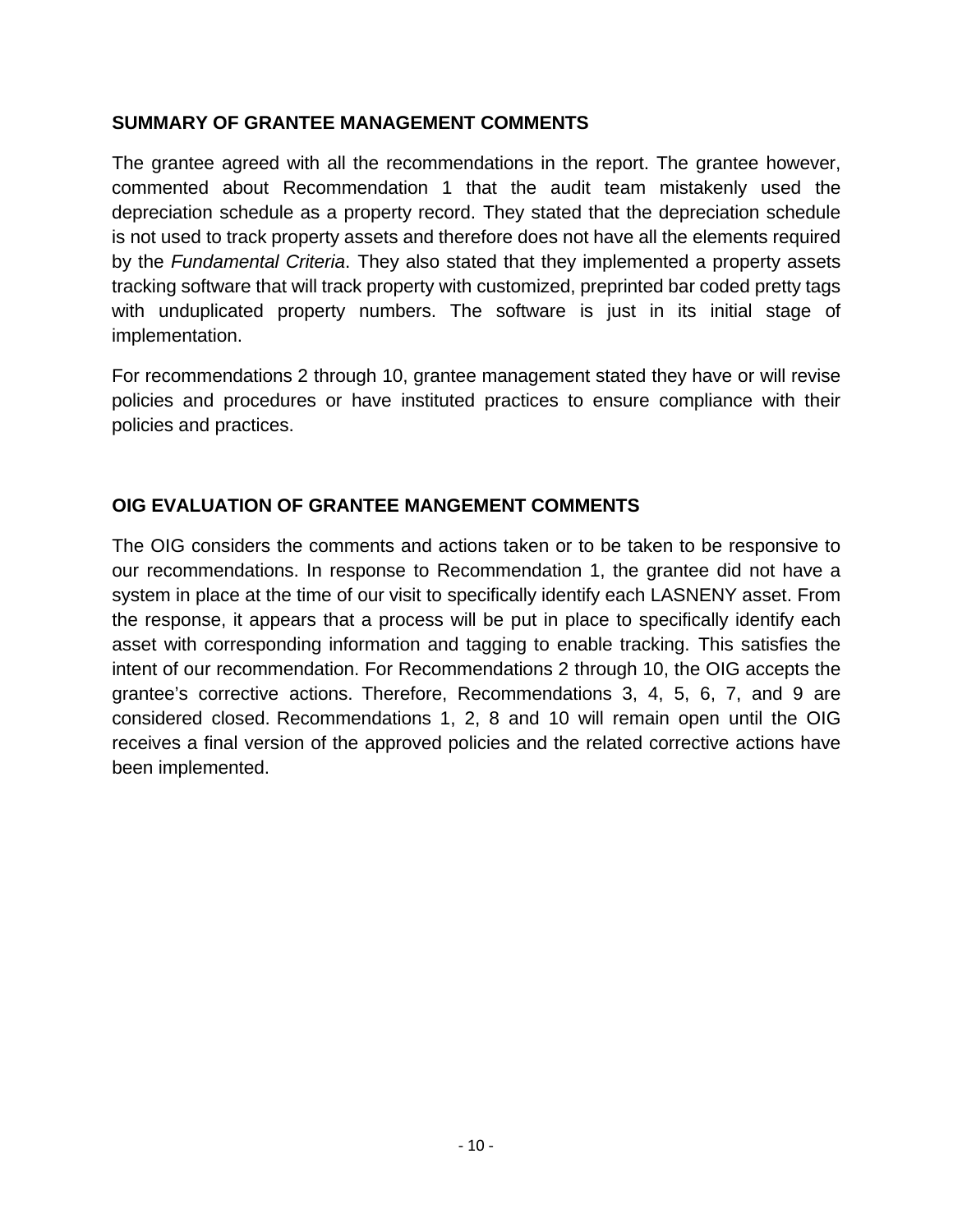#### **SCOPE AND METHODOLOGY**

To accomplish the audit objective, the OIG identified, reviewed, evaluated and tested internal controls related to the following activities:

- Cash Disbursements:
- Credit Cards;
- Contracting;
- Cost Allocation;
- Derivative Income:
- General Ledger and Financial Controls;
- Internal Management Reporting and Budgeting;
- Property and Equipment;
- Employee Benefits; and
- Payroll.

To obtain an understanding of the internal controls over the areas reviewed, grantee policies and procedures were reviewed including manuals, guidelines, memoranda and directives, setting forth current grantee practices. Grantee officials were interviewed to obtain an understanding of the internal control framework. Management and staff were interviewed as to their knowledge and understanding of the processes in place. To review and evaluate internal controls, the grantee's internal control system and processes were compared to the guidelines in the *Fundamental Criteria* contained in the LSC Accounting Guide. This review was limited in scope and not sufficient for expressing an opinion on the entire system of grantee internal controls over financial operations.

The OIG assessed the reliability of computer generated data the grantee provided by reviewing available supporting documentation for the entries selected for review, conducting interviews and making physical observations to determine data consistency and reasonableness. We determined the data sufficiently reliable for the purposes of this report.

To test for the appropriateness of expenditures and the existence of adequate supporting documentation, disbursements from a judgmentally selected sample of employee and vendor files were reviewed. The sample consisted of 155 disbursements and credit card transactions totaling \$459,133.56. The sample represented approximately 10 percent of the \$4,550,949.83 disbursed for expenses other than payroll during the period January 1, 2016 to February 28, 2017.

To evaluate and test internal controls over contracting, fixed assets, internal management reporting and budgeting, cost allocation, general ledger and financial controls, employee benefits and payroll, the OIG interviewed appropriate program personnel, examined related policies and procedures and selected specific transactions to review for adequacy.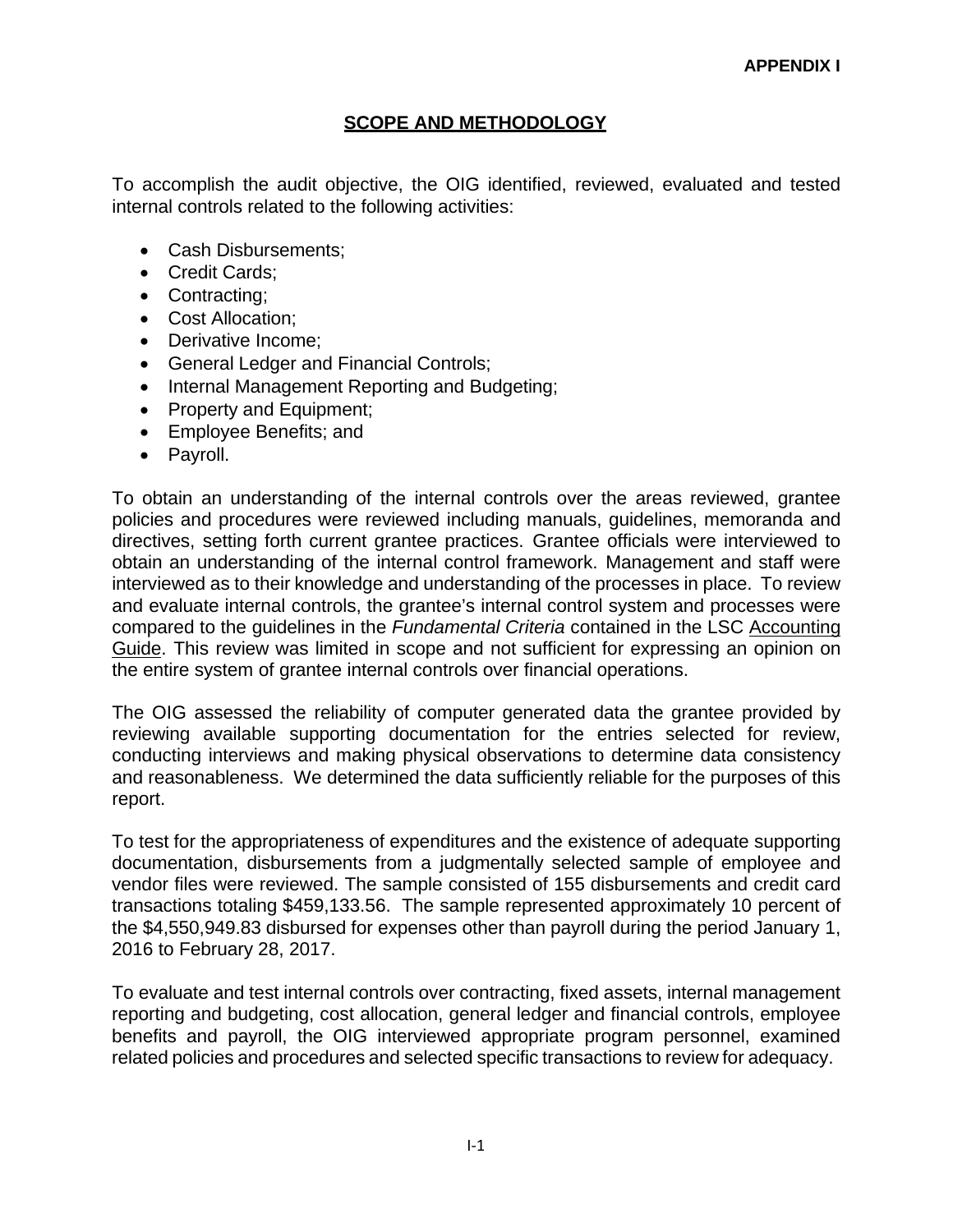Controls over derivative income were reviewed by examining current grantee practices and reviewing the written policies contained in the grantee's accounting manual, where applicable.

The on-site fieldwork was conducted from June 5, 2017 through June 9, 2017. Our work was conducted at the grantee's program administration office in Albany, NY and at LSC headquarters in Washington, DC. We reviewed documents pertaining primarily to the period January 1, 2016 through February 2017.

This audit was conducted in accordance with generally accepted government auditing standards. Those standards require that the audit be planned and performed to obtain sufficient, appropriate evidence to provide a reasonable basis for the findings and conclusions based on the audit objectives. The OIG believes the evidence obtained provides a reasonable basis for the findings and conclusions based on the audit objectives.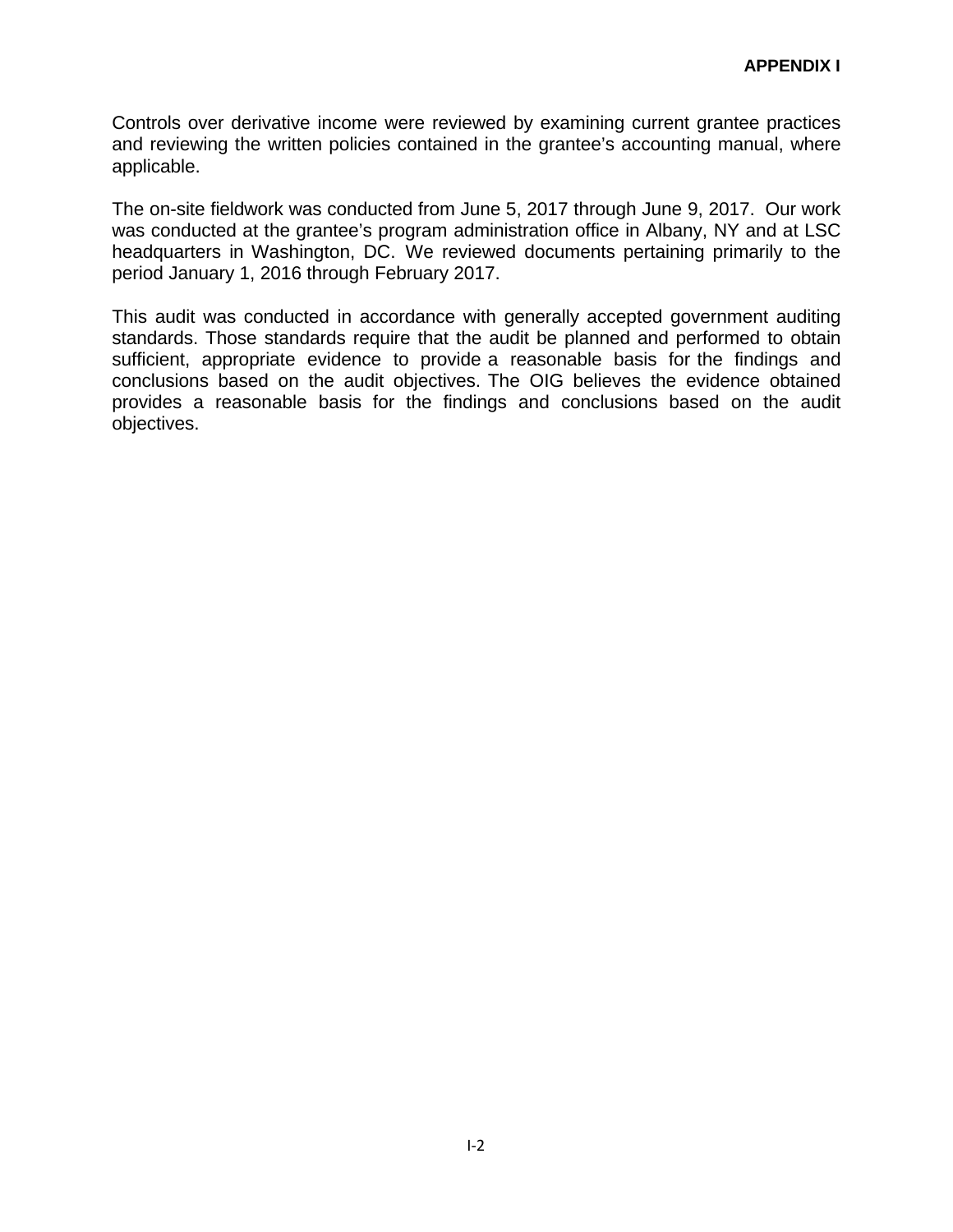APPENDIX II

#### GRANTEE MANAGEMENT COMMENTS



55 ColvinAvenue, Albany, New York 12206 (800)462-2922 ○ (518)462-6765 ○ Fax:(518)427-8352

*Thisoffice serves Albany, Columbia, Greene, Rensselaer and Schenectady Counties.*

Thomas J. O'Connor Lillian M. Moy Peter D. Racette Wendy Wahlberg<br>President Executive Director Deputy Director Deputy Director

 $E$ *xecutive Director* 

September 15, 2017

John M. Seeba Assistant Inspector General for Audit Office of Inspector General Legal Services Corporation 3333 K Street,NW, 3rd Floor Washington, DC 20007-3558

Dear Mr. Seeba:

We take this opportunity to thank Michael Hart, Audit Manager, and his entire team for the courtesies and professionalism extended to us during their visit and correspondence with us. Thisis ourresponse to the Draft Report issued on the results of the audit on Selected Internal Control at the Legal Aid Society of Northeastern New York during the week of June 5, 2017.

**Recommendation 1:** The Executive Director should update property records to include the required elements of a property record according to the Fundamental Criteria, ungroup assets so that asset items can be identified and fully utilize the new inventory tagging system.

**Response:** The OIG mistakenly treated the depreciation spreadsheet as our property record. LASNNY le depreciation spreadsheet as our property re tracks capitalized nonexpendable items with a cost in excess of \$5,000 and with a useful life of more than one year on an Excel spreadsheet. This spreadsheet has all the criteria listed in The Fundamental Criteria Section 3-5.4 (c) of LSC Accounting Guide for LSC Recipients 2010 edition. In addition, it also has Balance Sheet General Ledger numbers specific to type of item and locations. The source document for the information on the depreciation schedule is the invoice that provides the quantity, location and the total purchase amount. Additional columns will be added to the depreciation schedule to include quantity, unit price and the loss of undepreciated assets. There is no individual information to ungroup assuggested in the draft response. Thisspreadsheet has been specifically designed only to track and depreciate assets that meet the threshold. Ithas never served asthe required property record.

On the other hand, LASNNY has assets that do not meet the depreciable asset threshold. Inventory of those items, as well as items that do meet the depreciable threshold need to be tracked. To do so, LASNNY has implemented property assets tracking software that tracks property with customized, preprinted bar coded property tags with unduplicated property numbers. The software isjust in itsinitial stage of implementation. Additional information tracking fields will be added such asserial numbers (as applicable). Due to the initial stage of implementation, during the audit the full potential of the software



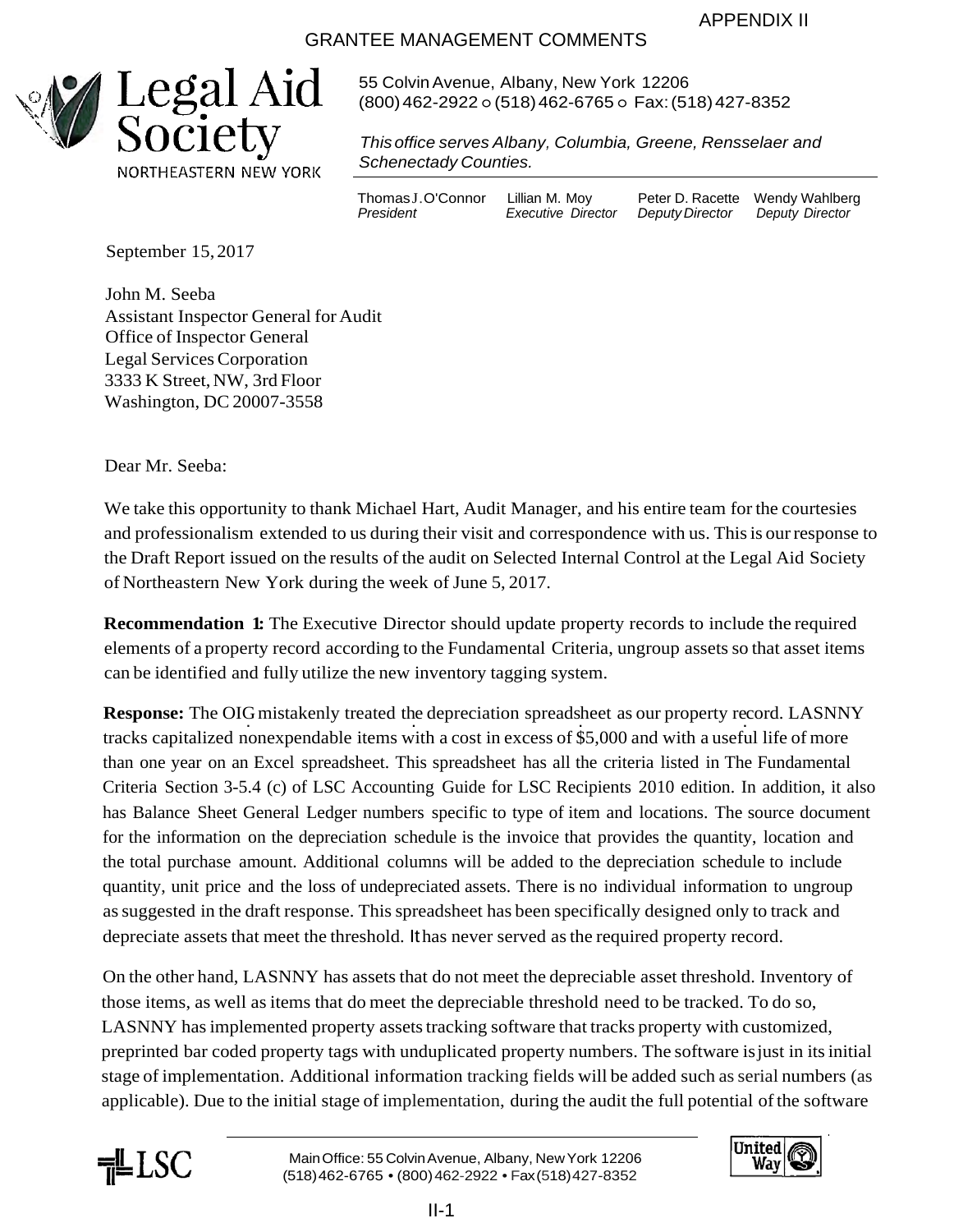could not be realized. Once the software is fully implemented by the end of 2017, LASNNY can track and identify all property assets at all locations. The software will also be able to provide support to complete a physical inventory every two years.

The draft report, under Fixed Assets/Property Records, mentions that during the audit 70 property items were selected for testing. Out of that selection, 53 were selected from the depreciation schedule of which 52 items could not be located directly on that schedule. However, all the selected property was on hand and viewed by your tearrt. The items consisted of computers, laptops, phone systems and printers. LASNNY refutes this claim noting that the depreciation schedule is not our tool to track property assets but rather an accounting tool to track and depreciate property assets that meet the \$5,000 threshold with a life of more than one year. Using this tool, LASNNY records and depreciates the value on its Balance Sheet of assets meeting the threshold. As mentioned, new property assets tracking software has been implemented and its sole purpose is to keep track of all property assets systematically. As this new system is in its initial stage, we sought the help of the tracking tool that the outsourced IT support company keeps for all computers, laptops and printers. The OIG's reference to the phone system actually refers to cell phones provided to select staff to conduct official business. The cell phones are small equipment with substantially small value and a very short life span that LASNNY decided are too inconsequential to track.

LASNNY's effort has been to modernize the tracking of property assets and we are confident that the new software will enable us to accomplish that objective. LASNNY recognizes that this organization has been in operation for many years and has been very prudent in preserving its assets, especially furniture. Therefore, the depreciation schedule contains assets that have been fully depreciated but still maintain a useful life and continue to remain on the schedule. However, every year a general assessment is made as to whether any of those items are currently used, and **if** not, they are written off. With the new software, many of the old items have been grandfathered in and will be much easier to track. The depreciation schedule is something the current staff inherited and have constantly improved.

**Recommendation 2:** The Executive Director needs to establish or update written polices which are approved by the Board of Directors for:

- a. Credit Cards (activation/deactivation)
- b. Contracting
- c. Internal Reporting and Budgeting
- d. General Ledger and Financial Controls (outstanding checks)
- e. Fixed Assets
- £ Derivate Income (rental income and interest income policy)

**Response:** LASNNY's Financial Policy and Procedures Manual was established as a mirror image of LSC's Accounting guide. As always these are considered living documents and over the years as LSC's Accounting Guide was revised, LASNNY also updated its manual. The most recent update was done in March 2016. Acknowledging the recommendations set forth in the OIG draft report, LASNNY is in the process of updating all of the areas stated in Recommendation 2. Once the updates are approved at the upcoming board meeting on September 25, 2017 an official copy will be provided. Meanwhile, we share a draft version for the team's review. We would appreciate your comments before our meeting on September 25, 2017, if possible.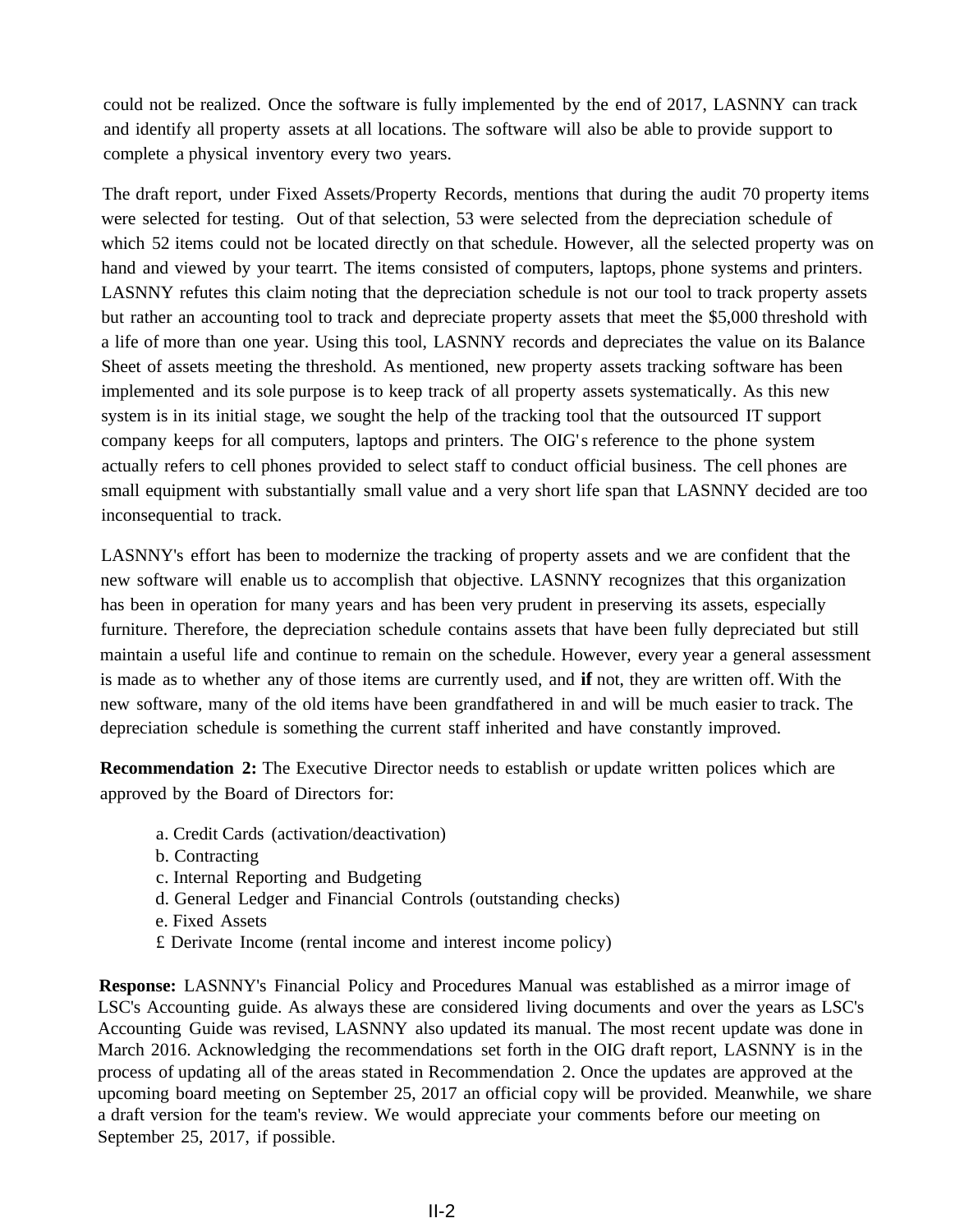**Recommendation 3**: The Executive Director should ensure that all documentation for each contract and contract action be filed in a central location.

**Response:** The Executive Director's Executive Assistant will be the designated person responsible for maintaining all contract documents and have all contract copies retrievable on demand.

**Recommendation 4:** The Executive Director should ensure that all relevant contract terms are stipulated in the contract before it is executed.

**Response**: A streamlined process and policy has been enacted and all relevant staff have been advised to adhere.

**Recommendation 5:** The Executive Director should ensure that signatures are documented on the contracts showing that it was approved by the grantee.

**Response**: A streamlined process and policy has been enacted and all relevant staff have been advised to adhere. Moving forward no contracts will be implemented without the signed approval of the Executive Director or his/her designee.

**Recommendation 6:** The Executive Director should ensure that grantee personnel adhere to their policy of investing checks 60 days outstanding or reevaluate their current policy.

**Response**: All checks for longer than 60 days as of today have been resolved by contacting the payees to cash those checks or if lost, to re-issue replacement checks. All replacement checks and original checks have been followed through and all have been cashed. The current 60 days' policy appears to be insufficient and therefore the policy will be updated to 180 days and will be submitted for board approval at the upcoming board meeting. The accounting department will be actively vigilant looking out for outstanding checks during the bank reconciliation process. Outstanding checks will be identified and promptly resolved.

**Recommendation 7**: The Executive Director should ensure that the appropriate approvals are made on all disbursements, particularly purchase orders.

**Response**: A streamlined process and policy has been enacted and all relevant staff have been advised to adhere. Approvals will be mandatory on all purchases.

**Recommendation 8:** The Executive Director should ensure that the grantee segregates the duties of the person maintaining the master vendor file and making payments, or consider having another authorized person review the master vendor list and all related edits and changes to the list on a periodic basis.

**Response**: The only time a new vendor's profile is set-up in the accounts payable module of the accounting software is when a new vendor is used for purchase of goods or services or when payment of financial assistance is made on behalf of a grant. In all cases a completed IRS Form W-9 is solicited from the vendor for tax purposes prior to any checks being issued. Also, the purchase is accompanied by an approved Purchase Order or Check Request. LASNNY will include an approval box on both instruments acknowledging the approval to set up the new vendor. See attached draft.